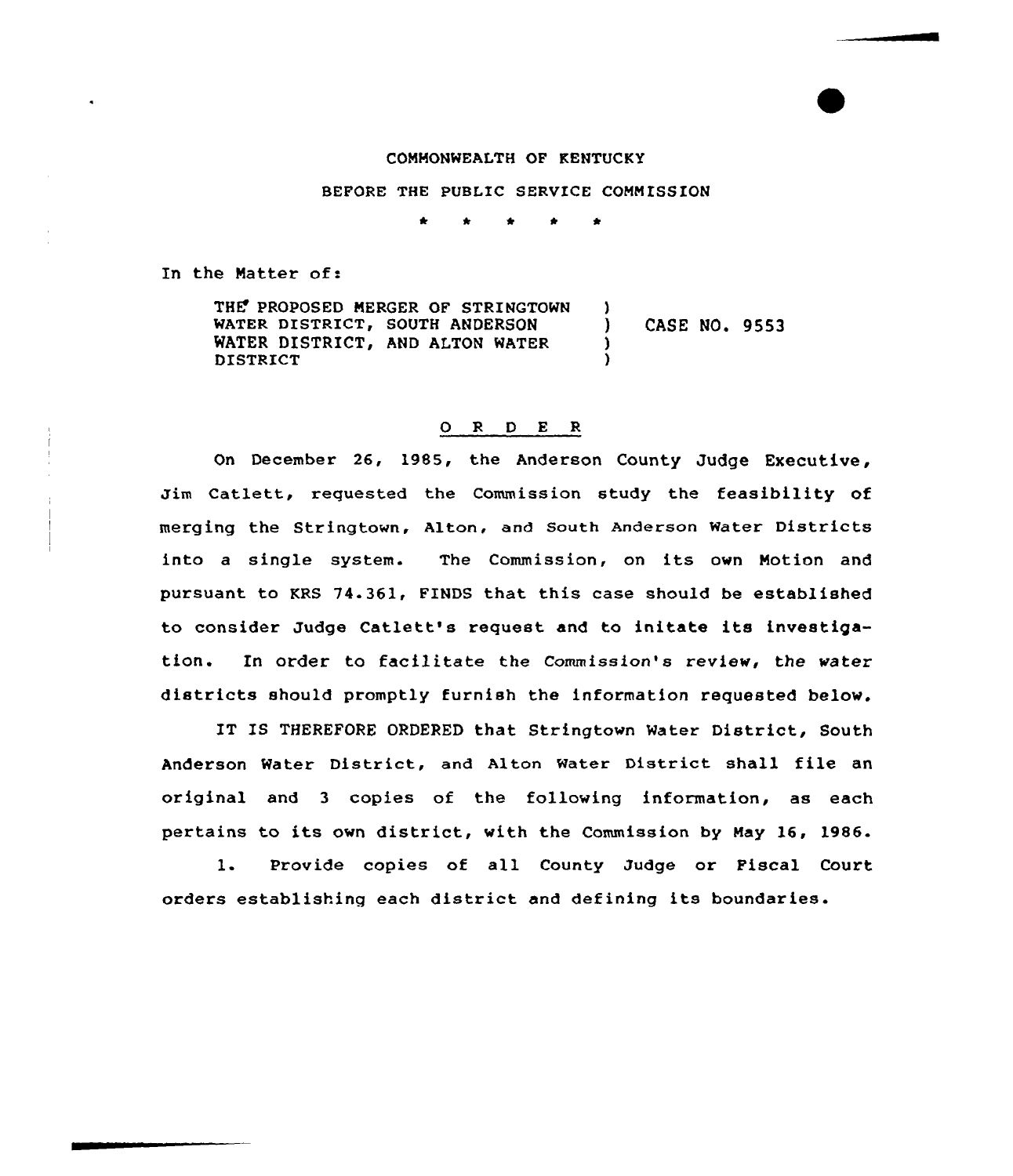2. Provide copies of all debt obligations of each district, including copies of each bond ordinance, indenture, and loan agreement.

3. Provide <sup>a</sup> list of the holder of each debt of the districts and the name and address of the agent to whom payments are made. In addition, the list shall state the outstanding amount due, the final retirement date, and the present payment status of each debt.

4. Provide copies of water purchase contracts and any other special contracts affecting the ability of each district to provide water service to its customers.

5. Provide a copy of <sup>a</sup> map of each district's water system at a scale of one inch equals two miles (larger map is acceptable). The map of the system shall show pipeline sizes, locations, and connections, as well as treatment facilities, pumps, water storage tanks, and sea level elevaticns of key points.

6. Provide <sup>a</sup> list of the officers, managers, superintendents, and other personnel of the districts. The list shall contain <sup>a</sup> job description for each position explaining in detail the work performed by each individual. In addition, the annual salary and other compensation paid each individual shall be stated.

7. Provide <sup>a</sup> description of each district's operation and maintenance program.

 $-2-$